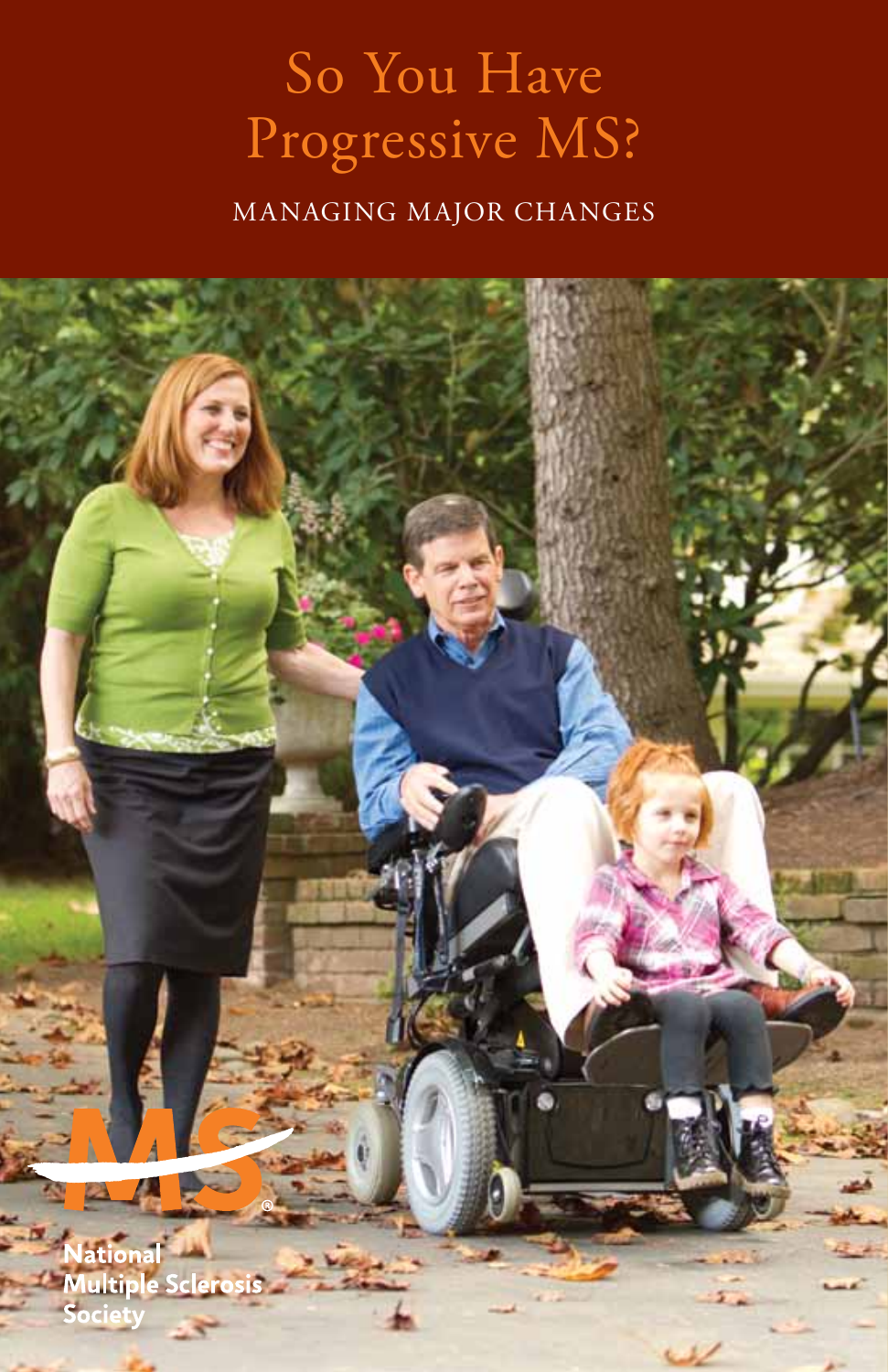# Rick (front cover), diagnosed in 1991.  $\,$  So You Have Progressive MS?

#### BY SHARON M. BROWN

For Aliyah, my love and my life, with many thanks to Dad and Ann for all their help, and in loving memory of Hannah, Joan, Einar, and Carol, all of whom encouraged me to follow my dreams. –SMB

Sharon M. Brown is a freelance health reporter and a frequent contributor to the Society's national magazine.

This publication is supported by contributions to the National MS Society from its members and friends.

Reviewed by members of the Client Education Committee of the National Multiple Sclerosis Society's Clinical Advisory Board.

© 2012 National MS Society. All rights reserved.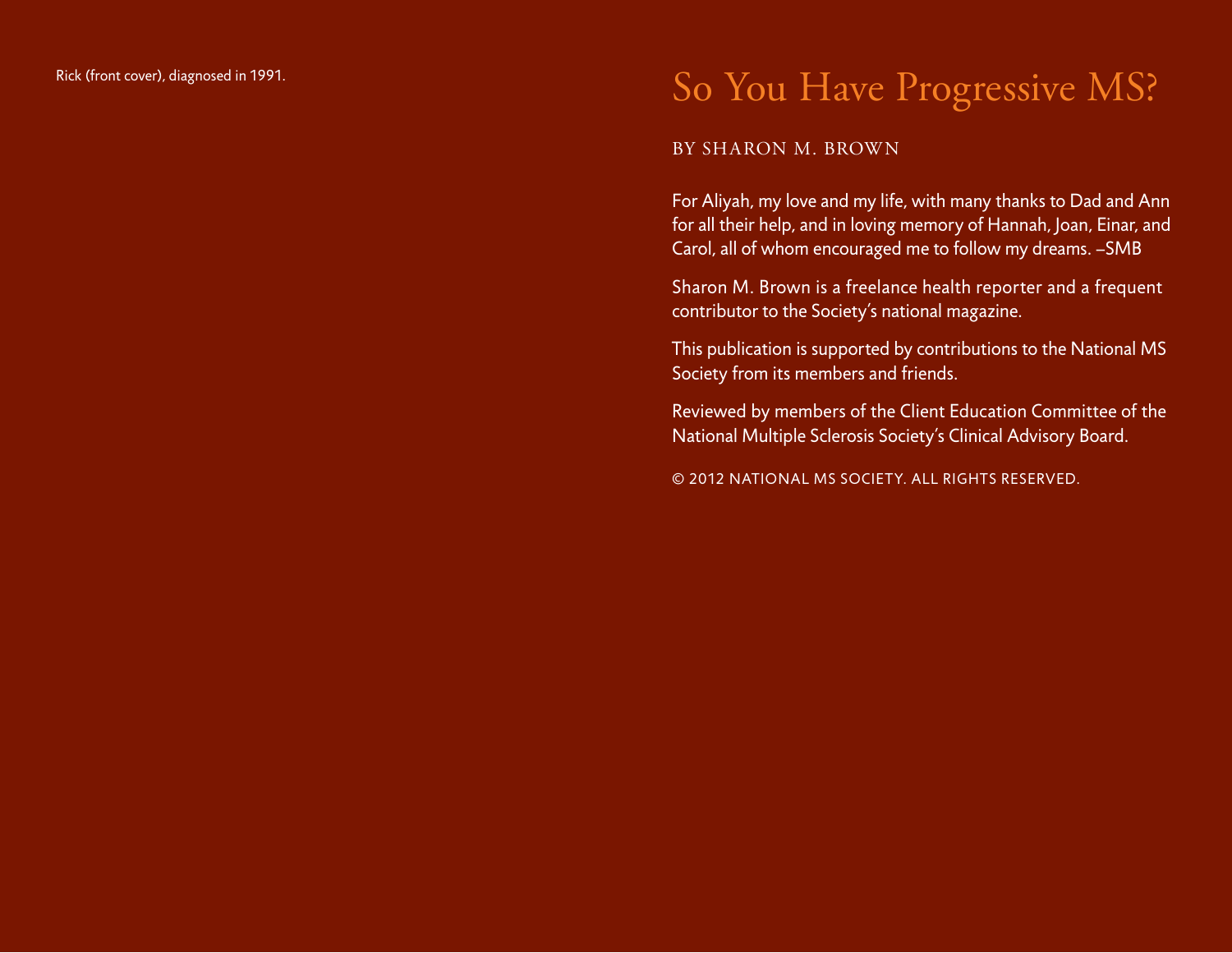# Introduction

If you're anything like me, this pamphlet may be one of a dozen books, magazines, and articles you've gathered now that your doctor has told you that you might have, or probably have, or even definitely have progressive multiple sclerosis. Progressive is not a word any of us want to hear.

I hope you're not bogged down in a lot of technical material. Maybe some words from a veteran like me will help.

There are lots of ways to view this disease. I sometimes think of my MS as a bizarre train ride that speeds up or slows down, throws me off my feet, or proceeds gently and uneventfully. But I never know. When I look back at my 11-year journey, I often think of it as living in a carnival, with me occasionally on the Tilt-a-Whirl, leaving me staggering as I get off; or in the House of Mirrors where everything looks really peculiar.

However I describe it, life is never boring with multiple sclerosis, so even when I feel I've lost all my other senses, I hang on hard to my sense of humor.

Let me skip to the "end of the story" first. The majority of people with MS live a nice, normal, life span, even with progressive disease. Most of us don't have to expect that a wheelchair or bed will become our long-term home tomorrow. In my case, the disease has progressed fairly rapidly. About 15 percent of people with MS are progressive

from the start, as I was. Many more people start out with the relapsing-remitting pattern of MS, but after a time well, you know your own story.

Within two years of my diagnosis, I was in a scooter almost full-time, although I could and **can** still walk. The scooter didn't stop me from working or playing with my daughter (who was two when I was diagnosed), or helping to care for my mother, who also helped care for me. I have also dated, worked, and socialized.

The past 11 years have had highs, lows, tears, laughter, change, and, well, life. I doubt that anyone describing any 11-year period would say anything different, MS or not.

For me, MS has not been a smooth, sight-seeing kind of train ride, but it hasn't been an endlessly dark tunnel, either. What it will be for you may be completely different from what it has been or will be for me. Nonetheless, there are probably some things about MS (which I often say really stands for "massively strange") that we share.

#### **Diagnosis**

Before I was diagnosed, I remember feeling like I was trying to put together a million-piece, tissue-paper jigsaw puzzle while sitting outdoors in the middle of a tornado. There were all sorts of weird symptoms that didn't make sense. Numbness and tingling; stiffness and pain; and sometimes I couldn't get my body to do what my brain told it to do.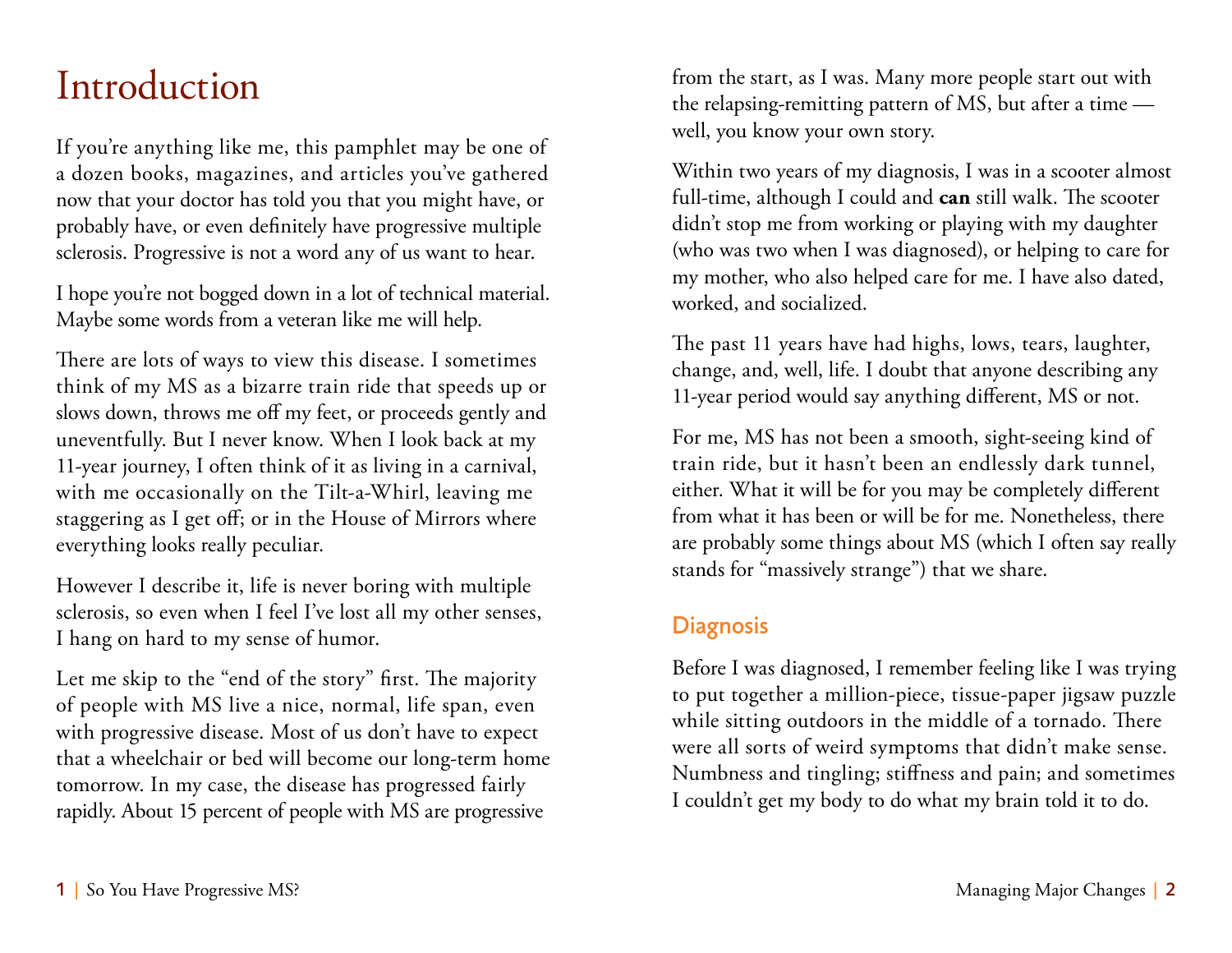One of the best days of my ride with MS was the day I finally had a name to put to my strange symptoms. It was a relief to know that what I was going through wasn't all in my head. (Even though it is in my head — MS is in the brain and spinal cord, also called the central nervous system.)

For those of you who got a diagnosis of progressive MS after years with relapsing-remitting disease, the doctor's news was a tough thing, not a relief. You hoped it would never happen. But now that you're here, I hope you can join me in looking forward.

#### Coming soon . . .

By far, the best thing about MS right now is the future. When I began my journey, there were a few drugs to treat some symptoms. Now there are more and better ways to manage symptoms and some approaches to slowing this thing down for some forms of progressive MS. I am hopeful that there will be better treatments for all of us. There may even be stations where we'll get off, if not forever, at least for a nice long while.

### The journey

Some of you used to have remissions, when almost everything went away. I've never been in remission and don't know what it's like. While I do not experience remissions, all of us, with MS or not, live with limitations.

Some limitations — like buildings that are inaccessible are barriers that society creates; other limitations are barriers we place in front of ourselves — like deciding that we can't do something anymore because we have this disease.

If you can, try viewing your limitations as hurdles to go over rather than walls to stop you. Sometimes, after not making it over a hurdle a few times, I've had to admit that I just can't. Then I have to try to work around it some way. I don't stop trying. When it comes to a disease like MS, attitude is everything!

If I call myself a "disabled person," rather than a "person with a disability," then I let the disease win by defining me. Yes, I have MS. I also have brown hair, and a daughter. In and of themselves, none of these things are me. I am not just disabled any more than I am just a mom or just a brunette. Neither are you.

#### Becoming a healt care manager

Back when I was a full-time health writer I was often asked if I liked the idea of managed healthcare. My answer, then, as now, is "Sure, as long as I'm the one managing my health care."

I believe no one knows your body or your life the way you do and no one can be your medical advocate but you. Having MS doesn't take that responsibility away. Being in charge of your health care means keeping up with your entire health: physical, mental, emotional, social, financial, and spiritual.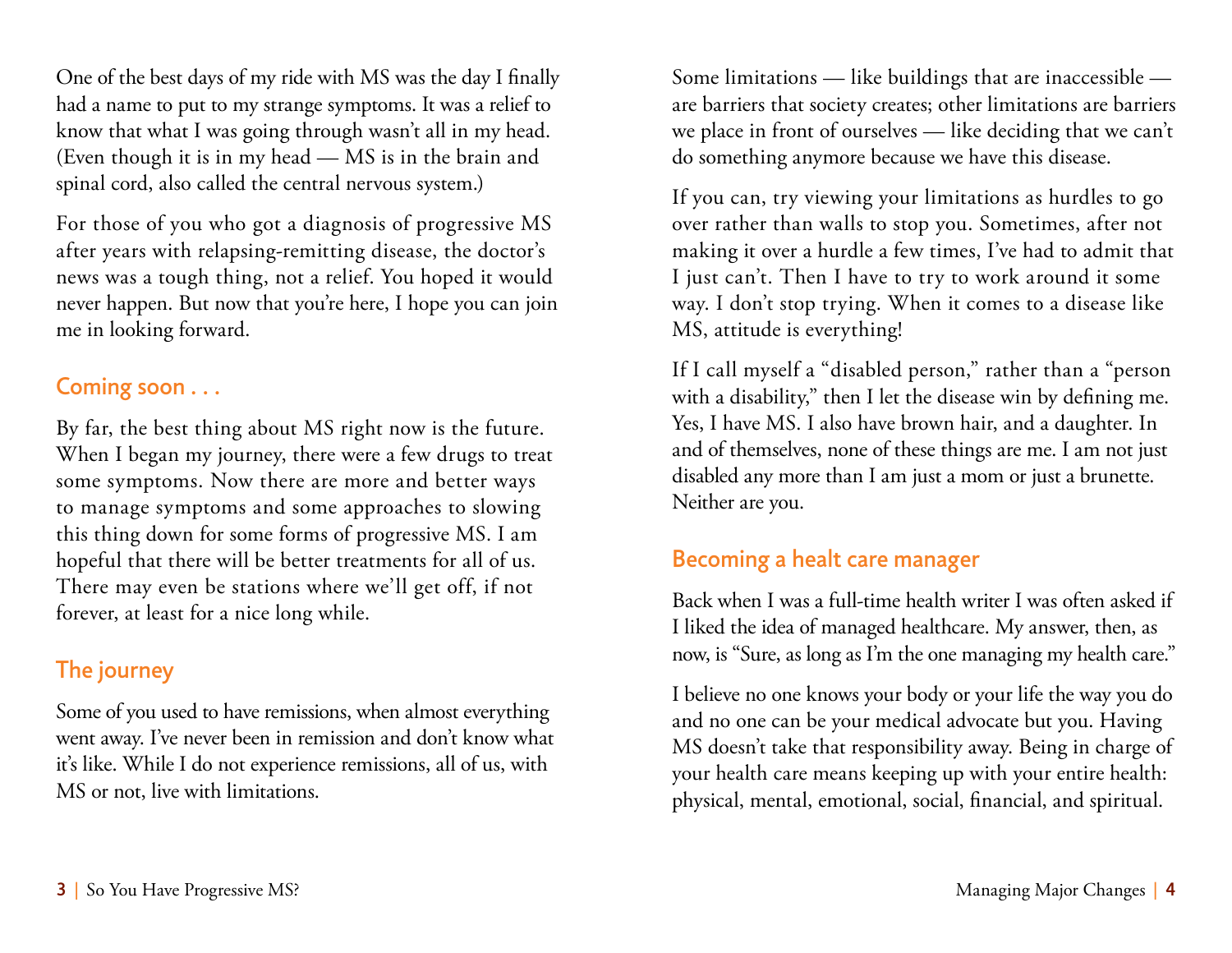I always try to be on top of my upkeep and handling, but that doesn't mean I do everything alone! Far from it. It does mean I've learned to take responsibility for informing people about what I want, and, just in case, about what help I might need.

### Managing mental health

Having support is vital. It took me a while to get it, but I finally realized that as long as I expected to "pull myself up by my bootstraps," I might spend the rest of my life staring at the ground. We all need people with whom we can vent freely and explore options and solutions. We need people who won't take it personally and try to fix everything, as people who love us might like to do.

Finding that support sometimes takes a bit of work. Your family and friends may be your first line of support, but I've found that it's sometimes just as difficult for them to hear about my MS as it is for me to talk to them about it.

Sometimes MS feels like you're walking a high wire blindfolded. Adding new people makes your safety net wider and stronger. I've gotten a lot from an online support group. Face-to-face groups are good too. Volunteering at the National MS Society will put you in contact with others who have MS, and making some friends who share this disease really expands your options.

I've found I need more than good friends. I've had a counselor of one type or another even before I was diagnosed — back when I thought my bizarre symptoms meant I was going crazy. I've had counselors who didn't know the first thing about MS to start out with, so I taught them! The best part about having a counselor is that I can complain and cry without feeling guilty. Unlike friends, I don't have to worry about burdening my counselor. Unlike family members, I don't have to worry that a counselor won't be able to handle it. It's a professional relationship.

No doubt you've heard of the various stages of grief: denial, anger, bargaining, depression, and acceptance. Well, those are stages of living with MS, too. But, don't expect to get through one stage and on to the next, as if they come in some set order. They don't.

I go through the stages all the time. Whether it's the first time for a new symptom or whether I'm feeling the same thing for the umpteenth time. At some point, I know now that I'm going to get angry, feel depressed, deny anything is happening at all, and, eventually, come to terms with it and adapt to it. It's a continuous cycle.

Because this is a disease of constant change, don't feel guilty if you can't just "learn to cope" with all the things that may be going wrong at once. You have every right to have some problems coping with all this! I hope you'll learn to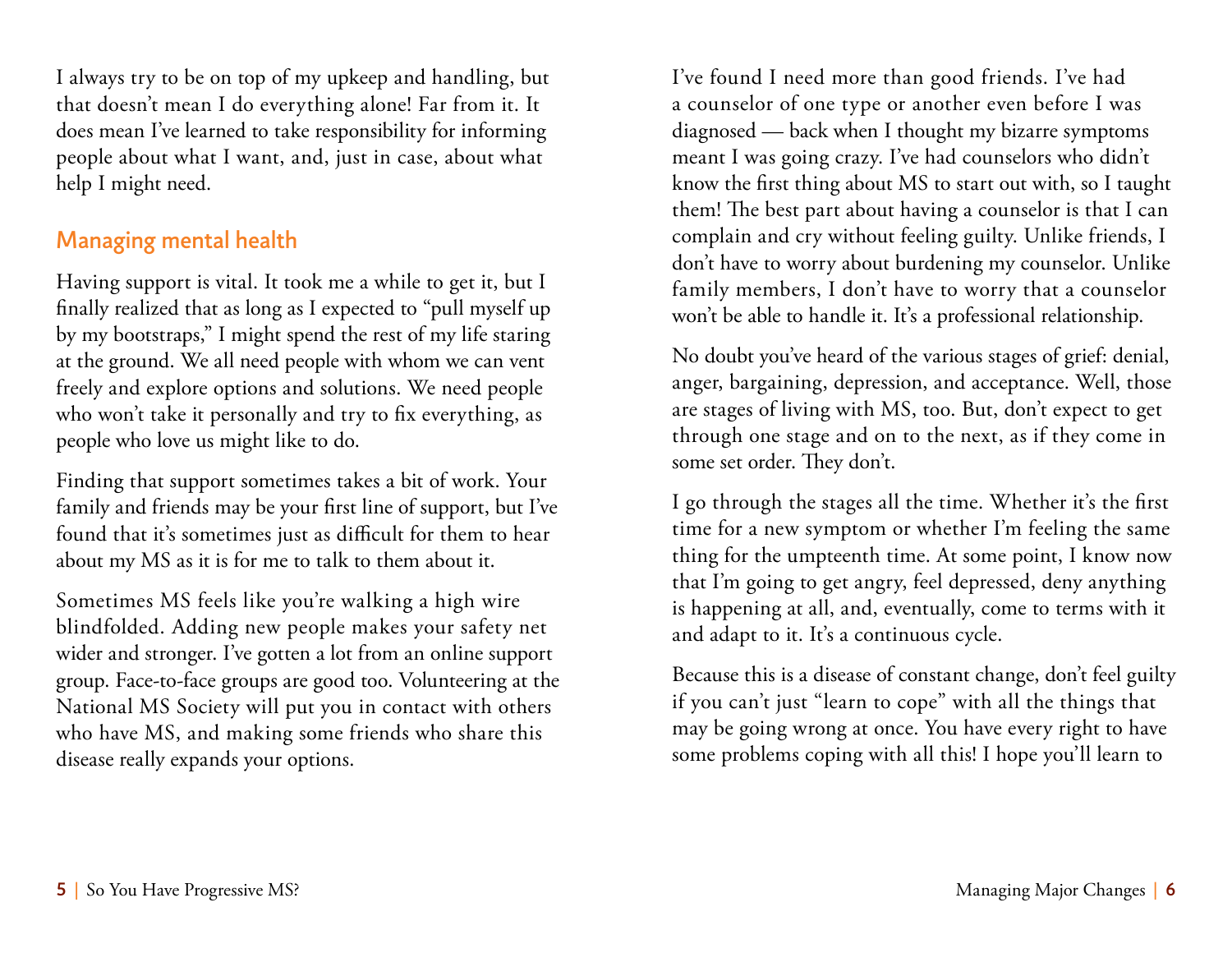give yourself a break. If you need help finding help, that's okay too. Try calling an MS Navigator® at the National MS Society. The staff can't change your life, but they sure are easier to hang on to than those bootstraps.

I've always found it ironic that depression is not only a result of having this disease, but also the result of MS lesions in certain parts of the brain. In other words, depression can be a symptom of MS just like any other. No matter how you look at it, don't be surprised if you have to battle some form of depression.

Clinical depression isn't just "the blues." It's a low that lasts for weeks and it's a serious health problem. Some of the symptoms include ongoing problems with self-esteem and loss of interest in everything. I've been there, just staring at the ground, not caring about anything. When I got the right medication, along with counseling, I found I could look up again and see joy in the world around me.

No one is at fault for becoming depressed, I've learned. As crazy as this disease can be, we'd really be around the bend if MS never triggered a serious low. Research shows that more than 50 percent of people with MS will suffer from a clinical depression at some point. So treat depression just as you treat the rest of MS: Find the right health care provider; get treatment; get on with your life.

One other thought: Taking care of your spiritual health is an important part of the whole you. Don't overlook what you can receive from whatever spiritual beliefs you have. This may or may not mean going to regular services. It does mean that the MS train takes you on a trip that poses some heavy questions about how you see the world and your place in it. Spiritual advisers might offer important support for this part of living with MS.

One emotional aspect of MS surprised me very much. I've found myself crying uncontrollably at TV commercials and then being unable to cry at appropriate times, like funerals. A few years ago, I told my neurologist about my weird crying spells. He said the medical name for this is "pseudobulbar affect" (PBA) and explained that people can experience uncontrollable laughing episodes as well. What makes these episodes so uncomfortable — and so confusing — is that the crying or laughing are unrelated to how a person is feeling inside. Medication can relieve this symptom, so speak to your neurologist if this is bothering you.

#### Managing physical health

I wish I had learned early on to write a journal, keeping track of my health as it changed. I remember thinking I would never forget what went wrong first or when, but after 11 years I don't remember.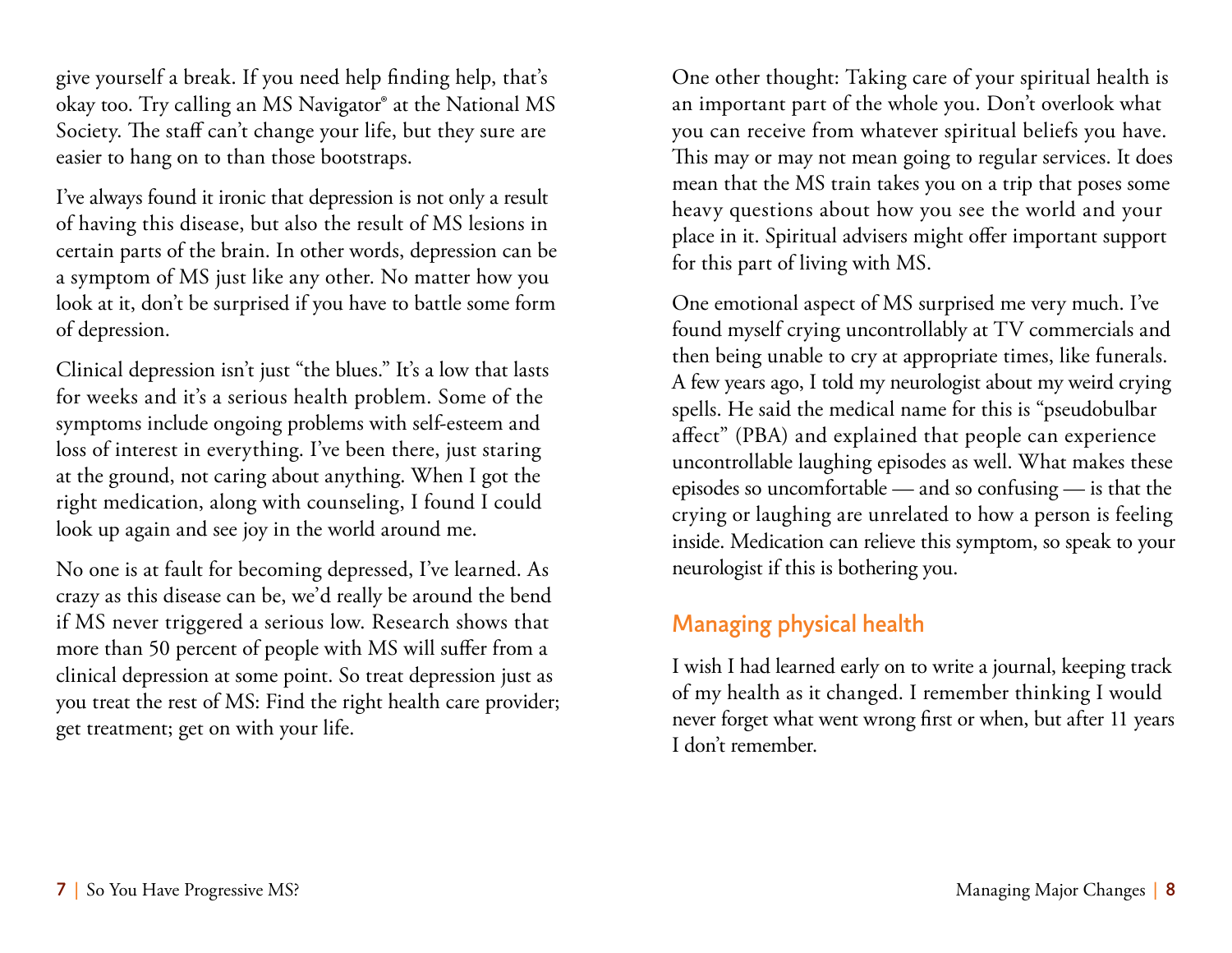So, here's a suggestion: Keep a journal in a bedside drawer and whenever something changes, start a new page with the date at the top. Draw a stick figure and use circles or arrows to indicate changes in spasticity, weakness, numbness, tingling, pain, whatever. Then, as the symptoms change, redraw the stick figure and change the areas you've marked.

Assuming none of the symptoms are bad enough to make you call your doctor immediately, you can take your journal with you the next time you go to the doctor and discuss it. Write down questions, too, as you think of them. If your doctor doesn't like answering questions, or if you or a companion who goes with you to appointments aren't given time to write down the answers you get, then don't think twice about thinking twice about your doctor.

Remember, you employ your doctor. Even with a very stringent HMO, you should have some latitude about whom you see for medical services. That doesn't mean you shouldn't give your doctor a chance. Every doctor is different. But it's important to find a doctor who makes you feel comfortable, respects you, and doesn't intimidate you.

I like to imagine health care as an old-fashioned railroad handcar. One person has to push the handlebar down. When it comes up on the other side, the other person has to push it down. As you work together, you build up a rhythm and together you're soon eating up the miles. In the best of

all possible worlds, you and your doctor would work like that to keep you as healthy as possible. It's worth a search, maybe even a fight with your insurance company, to find a doctor-partner. You also have to learn to do your share of the pushing — like preparing for appointments by writing things down, and by being as clear and honest as you can.

To be as healthy as you can, you'll encounter many medical "alternatives." I tend to be very skeptical about anything that isn't traditional. It's always smart to be a skeptical consumer, even if you're not like me. Just because someone swears they found relief by eating this or doing that doesn't mean you will get the same results. It's possible to waste thousands of dollars this way. Ask the National MS Society for tips on how to be an informed, careful consumer.

There is one form of "alternative medicine" that I use all the time: massage therapy. My massage is a place where I get to take care of me. I escape from the world and completely relax. So, while the therapist's "magic hands" may or may not be doing anything for my physical health, I know that feeling good helps my emotional health.

#### Having a healthy lifestyle

Listening to your body is an important part of managing this disease. Some people have to learn this. Others, like me, listen almost too well. Maybe it seems obvious, but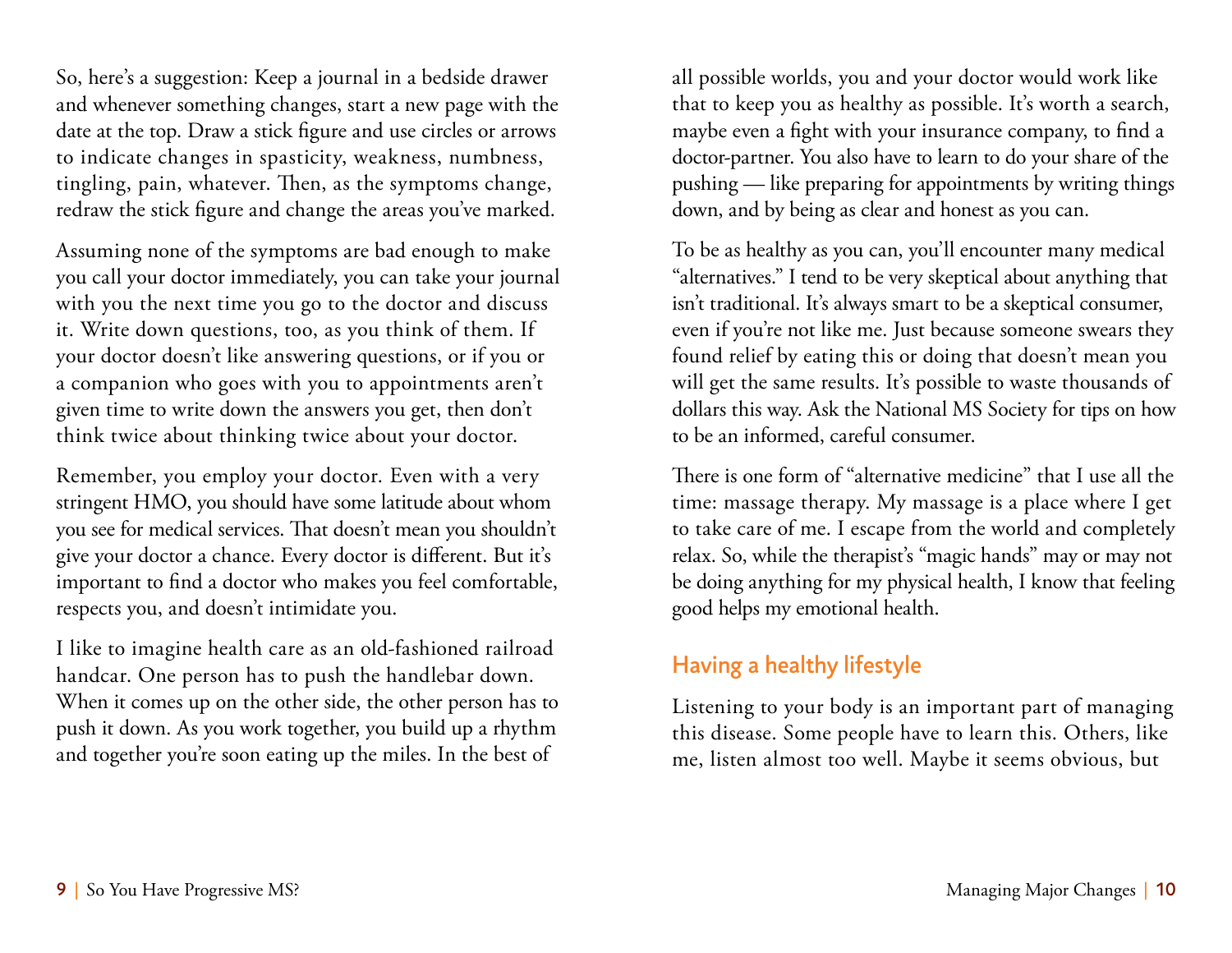it took me a long time to learn that MS wasn't always to blame when something went wrong. Just because I have MS doesn't mean I need my neurologist when I have a sore throat.

Even with MS, it's possible to have "normal" things go wrong, or have other bad things happen, like cancer or diabetes. The best defense is a good offense. This means having a family doctor, and for women, a gynecologist. This means getting that annual flu shot, if it's right for you, and all the usual preventive tests, be they pap smears, mammograms, or prostate exams.

Try to stay healthy. Do the common sense stuff. Take your vitamins, eat a balanced diet with lots of fruits and vegetables, and get as much exercise as you can. Once upon a time doctors told folks who had MS not to exercise. Now we know better. In moderation, exercise is good for you.

I had to give up hiking after my MS reached a certain point, but that doesn't mean I gave up the outdoors. I modified how I enjoyed it. Maybe you can't go downhill skiing the way you used to, but you can come up with another activity you enjoy. Get out and do that. Trust yourself and your instincts. You can bowl from a scooter, for example, sometimes better than the people who are standing. (Just don't tell them that you actually have an advantage.) Ask your doctor for a referral to a physical therapist (PT) who is knowledgeable about MS and find out what you can do. The PT will work with you to

identify activities that meet your needs, provide enjoyment, and keep you as active and fit as possible. The National MS Society can assist you in finding a PT with experience in MS.

Heat or humidity affects many people with MS. If heat slows you down, avoid it as much as you can. If you can't, be prepared. I think my freezer has at least as many freezer packs to cool me down as it does frozen vegetables, and in a pinch I've been known to use the frozen vegetables as ice packs.

### Having a healthy personal life

Everyone's entitled to a personal life. If going out and hitting the nightclubs is something you used to enjoy, chances are good that those two words, "multiple sclerosis," haven't taken away your fondness for it.

I was a single mom when I was diagnosed and I'm still a single mom, but that's been my choice. I have many friends with MS who have gotten married well after their diagnosis. Someone worth making a lifetime commitment to should be able to make a commitment to you regardless of MS.

Okay, it's hard to get the energy to go out and have fun, particularly if you've recently gone through a run of I.V. steroids and gained an extra 20 pounds. But, remember how much you enjoyed getting all spiffed up to hit the town? That feeling hasn't gone away. The reflection in the mirror of you decked out in your peacock feathers is just as fine now. "Weight on the bones" doesn't have to mean "waiting at home."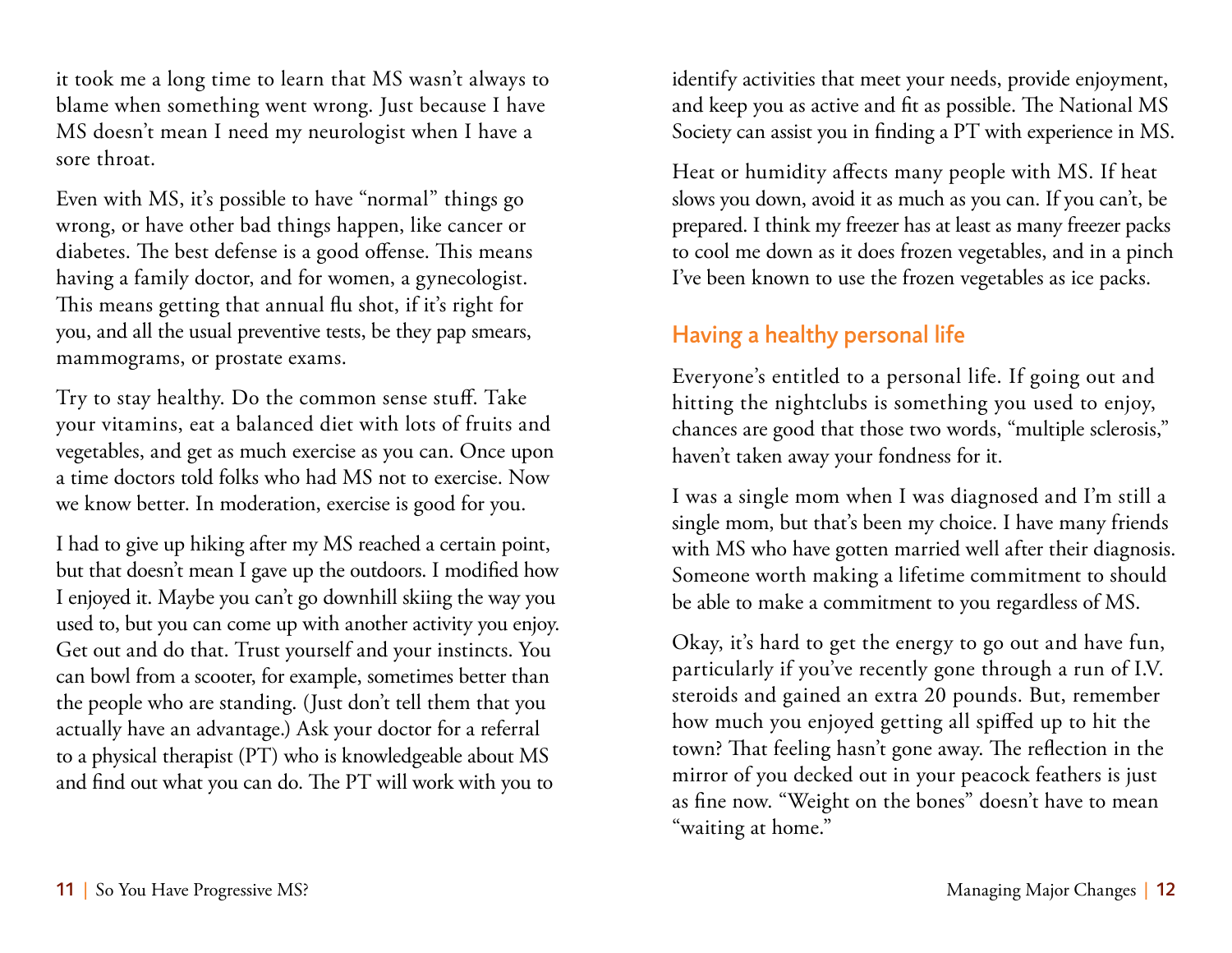What if you plan a big night out and the night arrives but the energy doesn't? Welcome to the MS circus — only now you feel like you're in the dunking booth.

You can tell your date that tonight's not a good night to go out, and maybe suggest a video and popcorn at home. If your date can't accept that, then you've just learned a very valuable lesson about that person.

But suppose you haven't told your date you have MS? Just when do you do that? Every situation is different, but I've used this trick. I look at the person and ask myself, "If he told me he had MS how would I feel?" If I barely know the person then I usually think it is too soon to know. If it wouldn't matter to me, then I trust that it won't matter to him either, and it's time to tell. I've usually been right.

You don't need to wear a sign around your neck advertising your MS, even if you use a mobility aid that everyone sees. I have tried to be as honest about my health as I am about my single parent status, for example.

What should you do if your sexuality is affected by MS? Men and women can have both sexual feelings and abilities changed by this disease. If that's one of the dimensions of MS for you, and you have a caring partner, the two of you can explore ways to work around the problems. I have a friend who discovered that there's an entire world of ways to make love without ever "just having sex." Trust me, the twinkle in his wife's eye makes it clear to the world that they have a wonderful relationship in every way.

In other words, there are ways to work around sexual problems in a romantic relationship. The main thing is creating relationships based on trust and mutual respect.

But here's a sad truth. Friendships have given me more than one visit to the dunking booth. I have had to make the hard decision not to continue some friendships that I thought would last forever.

I moved for my job to a city within a two-hour drive of an old college buddy. No matter how many different words I used, I just couldn't explain to her that even though I "looked so good," and was able to work forty-plus hours a week, I couldn't drop everything and join her for a day of shopping. Even harder, I had to accept the fact that I no longer had the emotional energy to support her and listen to all her problems the way I had in the past. Looking back, I wonder how I had the emotional energy to do it before my diagnosis.

A final thought about personal life — don't forget to go on vacation. Just because your body is "high maintenance" doesn't mean you don't deserve time away. There's a whole travel industry booming for folks who use mobility aids, if that's an issue. Just remember to slow down. Don't try to do ten cities in five days. It may take extra planning, or a more conscientious travel agent, but vacations can be as much fun as ever. Your mind will thank you.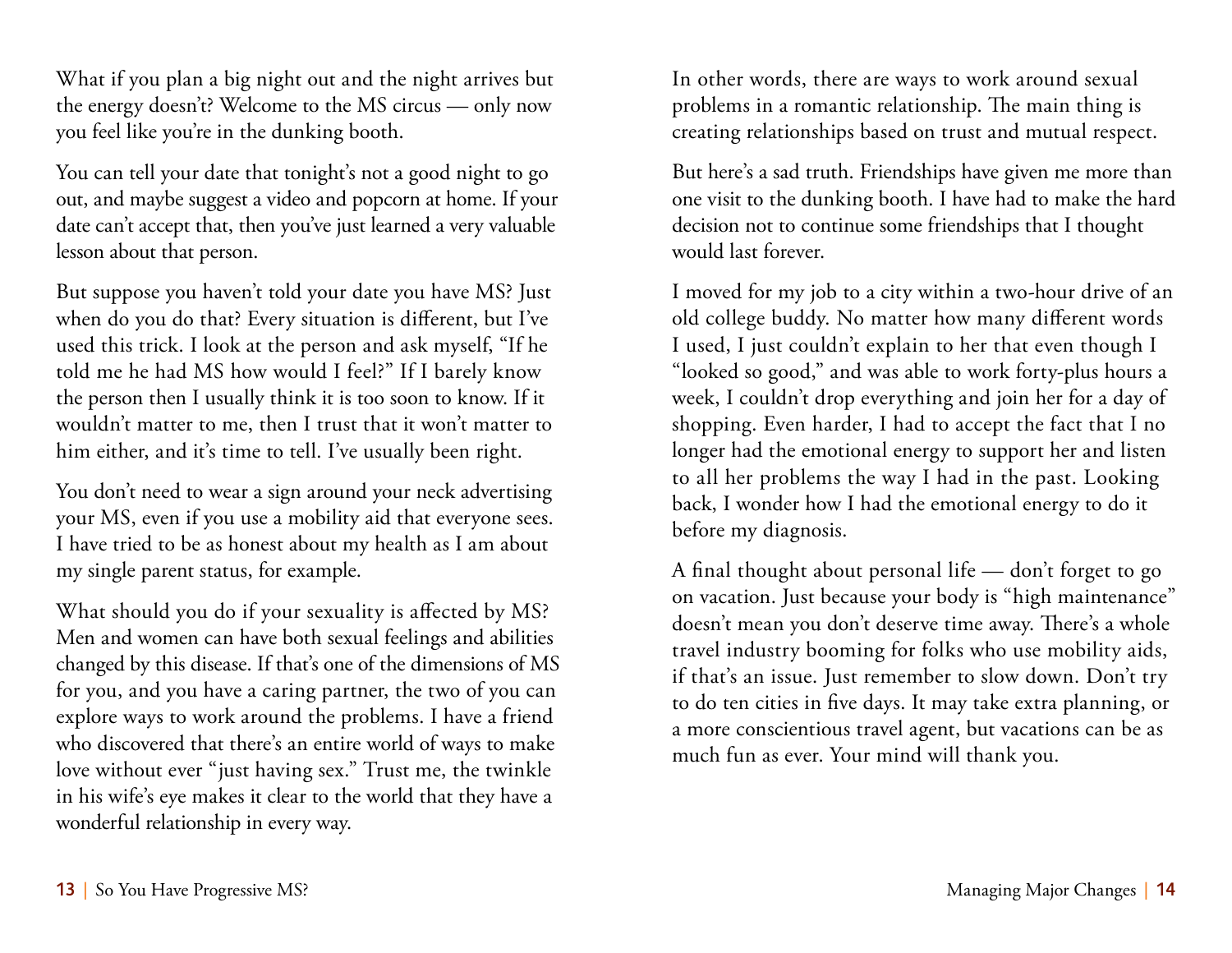#### MS on the home front

MS is a family disease, and as the old saying goes, you can pick your friends, but you can't pick your family. Hopefully, your parents, spouse, significant other, and children will be as supportive as you want them to be. In reality, though, they make a few trips to the dunking booth too. Give them time, and don't feel guilty about taking care of yourself first. This is another arena where a counselor can help. Your family members can unload on a professional and say things that might otherwise be difficult.

I live in the "sandwich" generation, with a child and with my dad still alive and well. They both spend many an hour worrying about me, just as I worry about them. Making my health a family affair has worked for me. Don't be afraid to ask for help. And don't be afraid to turn help down. As your abilities fluctuate you need to be able to tell the people you are closest to. Keep those lines of communication open. If you don't shut your family members out, if you let them in on what's happening, I'm willing to bet they will come together as a team the way mine has.

How do you deal with your children when you have progressive MS? Telling kids that mom or dad has a chronic illness isn't easy in the first place. And that's just the first step. Your MS will come up in family life, often when you least expect it to. Remember to offer kids the same emotional support system that you've created for yourself. That can include counseling.

They are likely to go through some of the same anger, denial, and depression that you've gone through; and if they're going through puberty too, it's a double whammy! On the other hand, research shows that kids who grow up in families like ours develop compassion, independence, and know-how. Those are good things.

This is another place where the National MS Society comes in handy. They have special programs for children of all ages. These events have been a great way for my daughter to know she's not alone in having a mom with MS.

I have spent many an hour telling my daughter that I am not angry at her; I'm angry at the MS and she just got in the way. But that's going to happen between us anyway whether it's the MS, or some situation at work, or with friends. It also happens in the other direction. My daughter will lose her temper with me when she's really angry about something at school, or some boy, or the MS, or something else. The key, again, is communication — figuring out what's really going on and discussing that.

My daughter has been doing things for years most kids her age don't. She cooks, helps with shopping, and does housework. I've found it helps to admit my limitations to her and to live within them. Trying to do more than I can will just wear me out that much more quickly, taking away quality time from us both.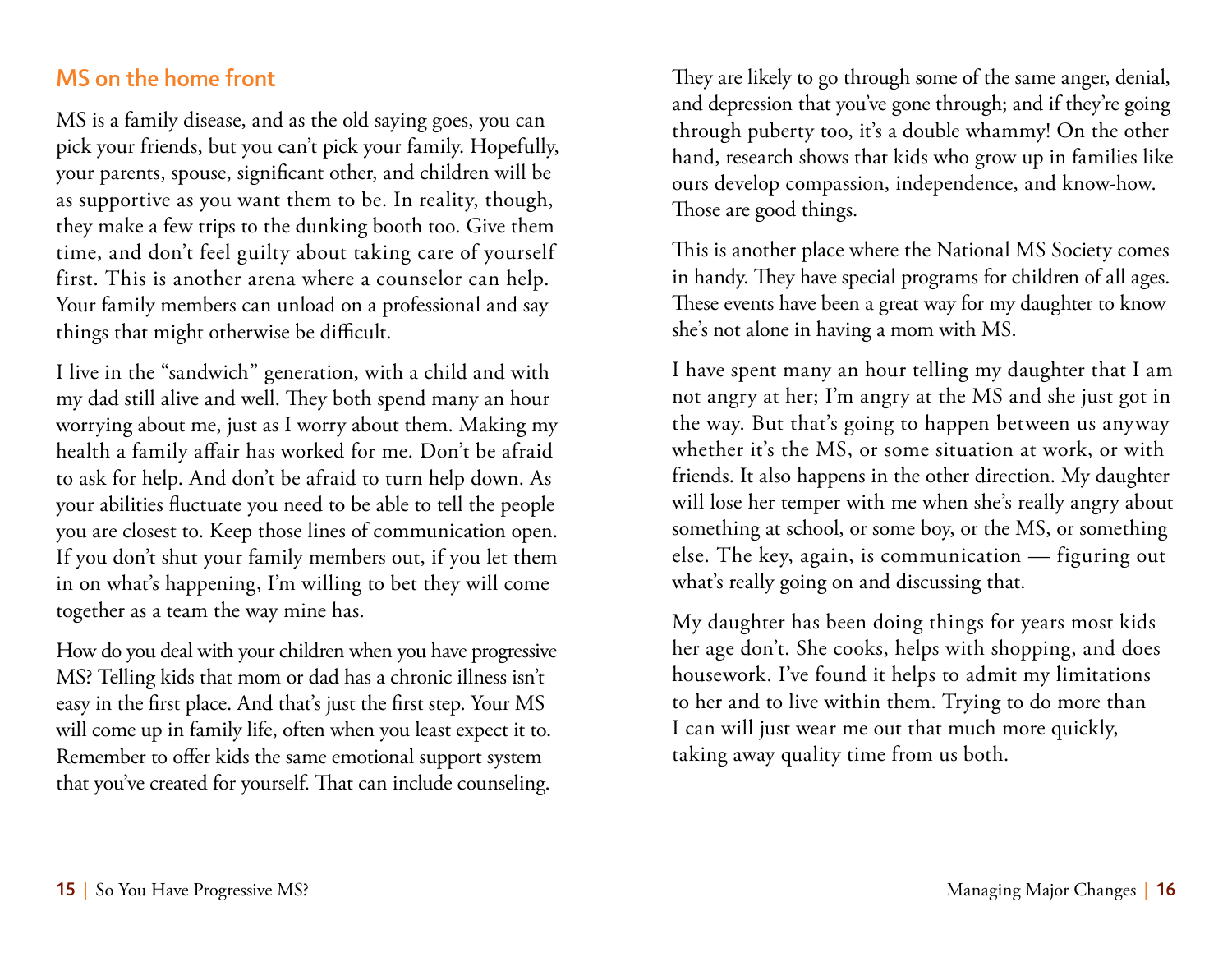#### Taking care of business

I had no place to go but up in my career as a newspaper reporter when I was diagnosed. I was 26. There was no way I was going to let MS slow me down. And it didn't, at least not for a long time. Many people with MS work just as long as anyone else. Like the disease, how long you will keep working is unique to you. There are lots of resources available to help you stay on the job. The first resource for me was my employer.

Most employers would rather keep a happy, productive worker they know than hire an unknown, untrained replacement. Besides, thanks to the Americans with Disabilities Act, getting fired for having a chronic disease or being disabled is illegal. Employers are expected to make reasonable accommodations for your disability, but only after you decide you need the accommodation. Employers aren't mind readers. Unless you tell them what you need, they can't be expected to accommodate you. Accommodations have to be reasonable, too.

Months before diagnosis but after my first symptoms appeared, I kept my bosses informed about what was going on. I decided that full disclosure was the best way for me. In hindsight I wouldn't change a thing. When the time came for me to admit I couldn't work as a reporter any more, my bosses were more willing to help me since they had been in on my struggles from the beginning. Not everyone is as fortunate as I was. Disclosure might not be the right move

for you. For some help with your disclosure decision, you can check out the National MS Society's Disclosure Tool at **nationalMSsociety.org/DisclosureTool.**

The second most important resource for me was the Department of Vocational Rehabilitation. Every state has one. The quality of service varies from state to state, but the general purpose everywhere is to keep people working to their greatest potential for as long as possible. In some states, Voc Rehab will step in and fund higher education. Among other things, Voc Rehab bought me a scooter. Believe me, being in a scooter added a whole new meaning to the idea of "chasing down a story." Funding from Voc Rehab also bought me a laptop computer so I could keep up with all the other members of the media pack.

Maybe you won't need the accommodations I needed, and maybe your workplace is much more hostile than mine was, but Voc Rehab is a resource to help you stay on top of your game in the employment world. Don't wait until you need them to call them. Check them out now just to find out what they might be able to do for you in the future.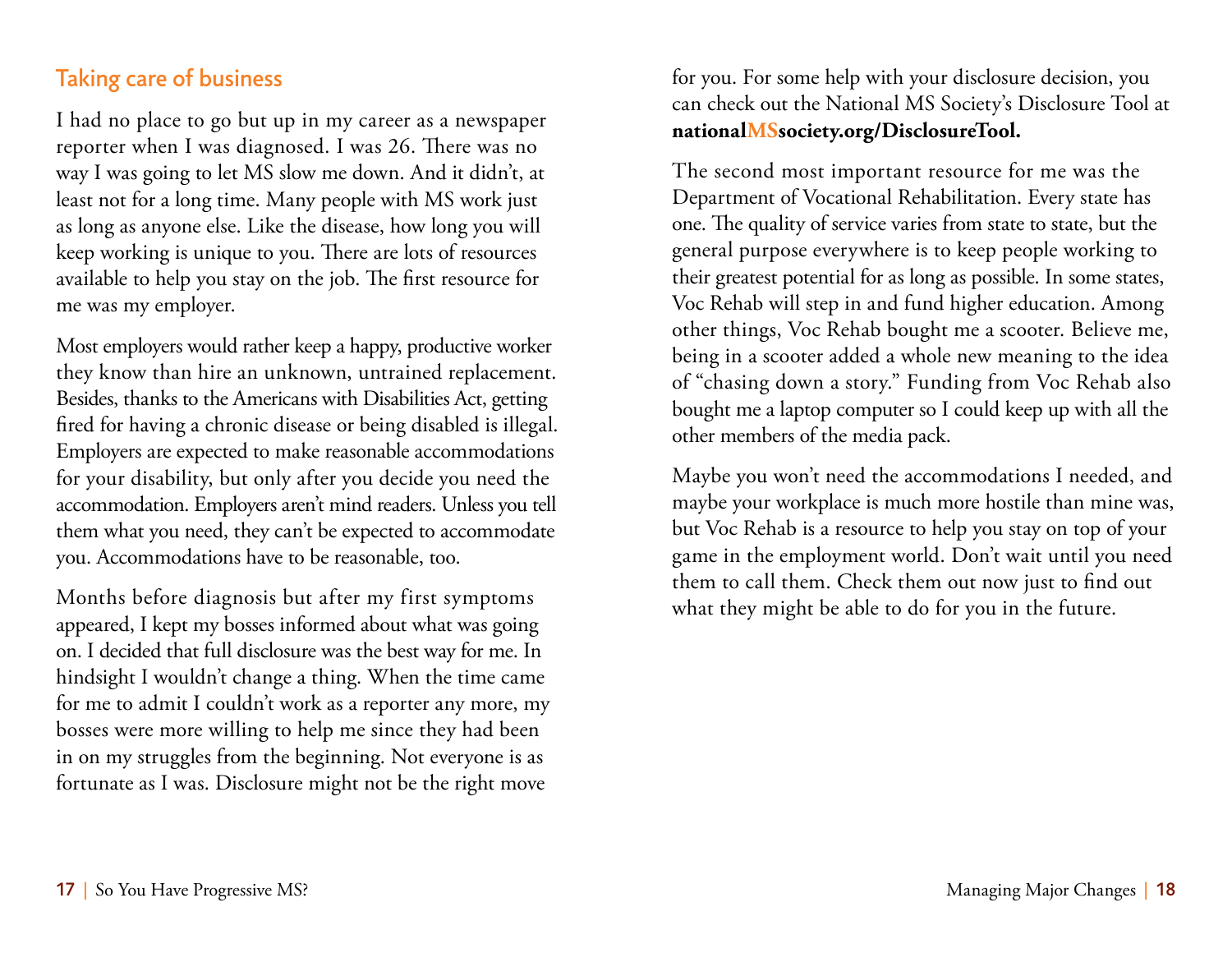#### Looking to the future

It's really impossible to plan for every contingency. After all, none of us planned to get MS, right? With new medical technologies I suspect people will be diagnosed at younger and younger ages. At the very least that will give people more time to do financial planning.

Whether you're a young professional or working at a fast food restaurant, even if you're not working at all, it can never hurt to talk to a financial planner. (Many banks have them.)

I won't give you any more advice on the subject, except this: Learn as much as you can about insurance and savings plans. Decide what is best for you. Once you have a plan, try to stick to it. It's always a good idea to put money away for a rainy day, even if it's already raining.

There are other future things to consider, too, like your living arrangements. Maybe you live in a two-story house with steps up a long steep lawn. Right now those things may be fine, and there's no reason to change anything. But if you decide to move, for whatever reason, plan ahead. You might not always be able to climb steep stairs with ease. You might want to take a leisurely look at one-story houses. Look for things like wider doorways and large bathrooms. A neighborhood with nearby shopping and public transportation could be a real boon. After all, suppose your partner breaks a leg? Or your mother develops a really bad back?

### Managing public perceptions

I've actually had people argue with me about my health as I've left my car in a handicapped parking spot. I'm often walking, sometimes planning on using the scooters some stores offer customers. Then I get ugly comments about how I couldn't possibly be disabled. Although I want to be rude back, I usually ignore these people or thank them for complimenting me on how well I look.

That phrase, "But you look so good," just may be the bane of my existence. I've also had trouble with "How are you?" Most people who ask "How are you?" only sort of want to know. I usually know who really wants to know and who is just offering a casual greeting. I tell people who want to know how I feel. I usually say to all the others, "Today is a good day," if it is, or, "I've had better days, thanks, how are you?" That way, I'm giving the person an easy way to get to what he or she really wants to talk about. It usually isn't my health.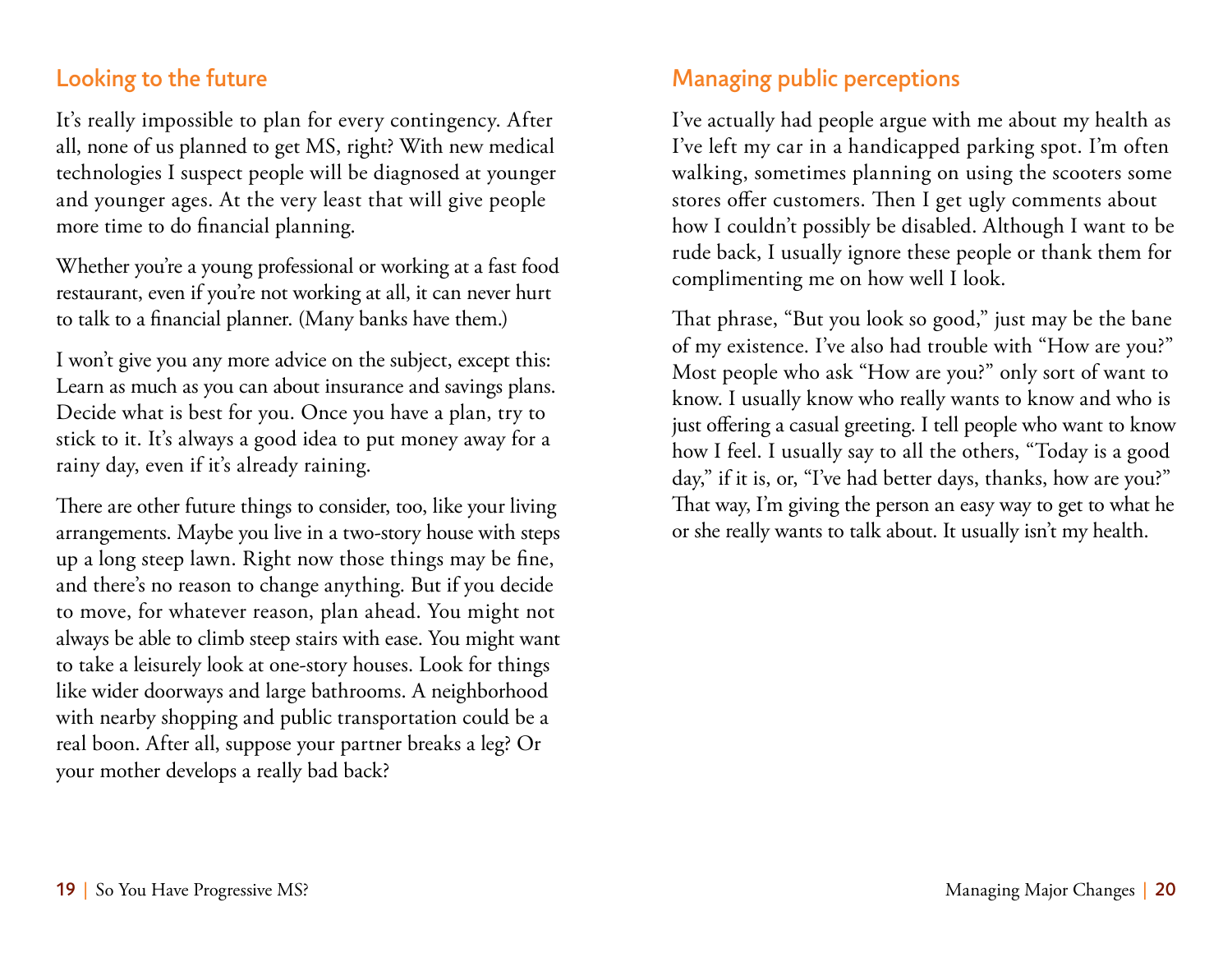#### Where to find out more

The National MS Society is my first line of defense when it comes to getting information. Every time I have read about some new treatment in the newspaper, whether it's sounded far-fetched or not, I've usually discovered that the Society already knows about it and has issued a statement.

Finding an MS Navigator® is simple: call 1-800-344-4867 (1-800-FIGHT-MS).

MS Navigators are available to answer questions, send you information, or get you connected to a self-help group. They can refer you to your area's MS-savvy health care professionals, MS clinics, legal advisers, independent living centers, and more. I've taken advantage of many services, ranging from aquatic exercise to group counseling, to equipment loan closets. The programs may vary a bit, but the helping hand reaches out nationwide.

The Society's web site is a great jumping-off place. Just go to **nationalMSsociety.org.**

The Society's MS Navigators are also available to answer any questions your family members have about living with the disease. There are programs, services and resources available to assist them with addressing any challenges they may be experiencing.

The last thing I can say is one of the first things I said. Attitude is everything when it comes to living, with or without MS. You are not your disease. And you're not alone.

## **Notes**

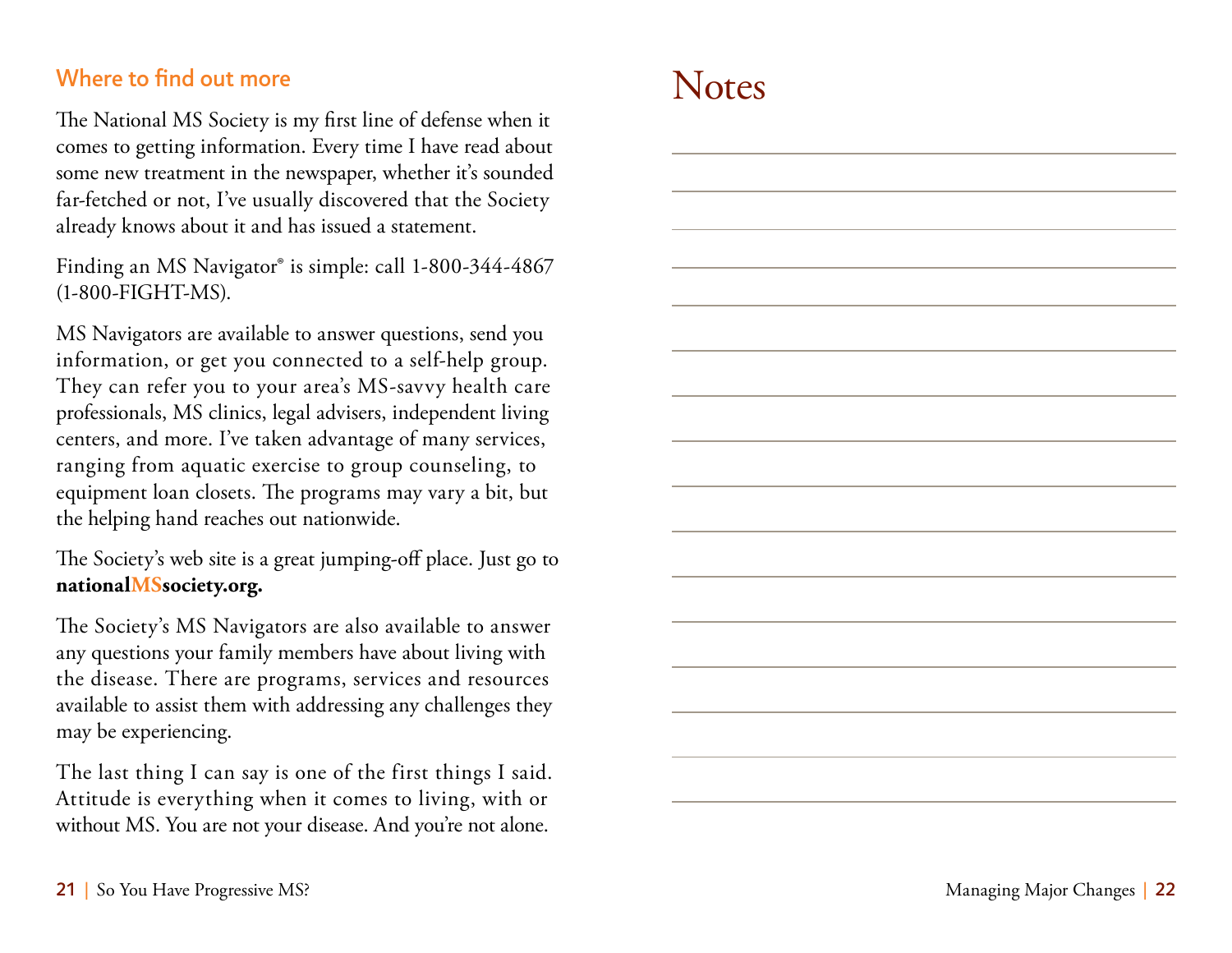## **Notes**

The National Multiple Sclerosis Society is proud to be a source of information about multiple sclerosis. Our comments are based on professional advice, published experience and expert opinion, but do not represent individual therapeutic recommendations or prescriptions. For specific information and advice, consult your physician.

Early and ongoing treatment with an FDA-approved therapy can make a difference for people with multiple sclerosis. Learn about your options by talking to your health care professional and contacting the National MS Society at nationalMSsociety.org or 1-800-344-4867 (1-800-FIGHT-MS).

The Society publishes many other pamphlets and articles about various aspects of MS. Visit nationalMSsociety.org/brochures to download them, or contact a MS Navigator® at 1-800-344-4867 to have copies mailed to you.

#### Some of our popular pamphlets include:

- A Guide for Caregivers
- Plaintalk: A Booklet About MS for Families
- $\blacksquare$  Intimacy and Sexuality in MS
- **n** Controlling Spasticity
- Depression and Multiple Sclerosis
- Clear Thinking about Alternative Therapies
- ADA and People with MS
- The Win-Win Approach to Reasonable Accommodations